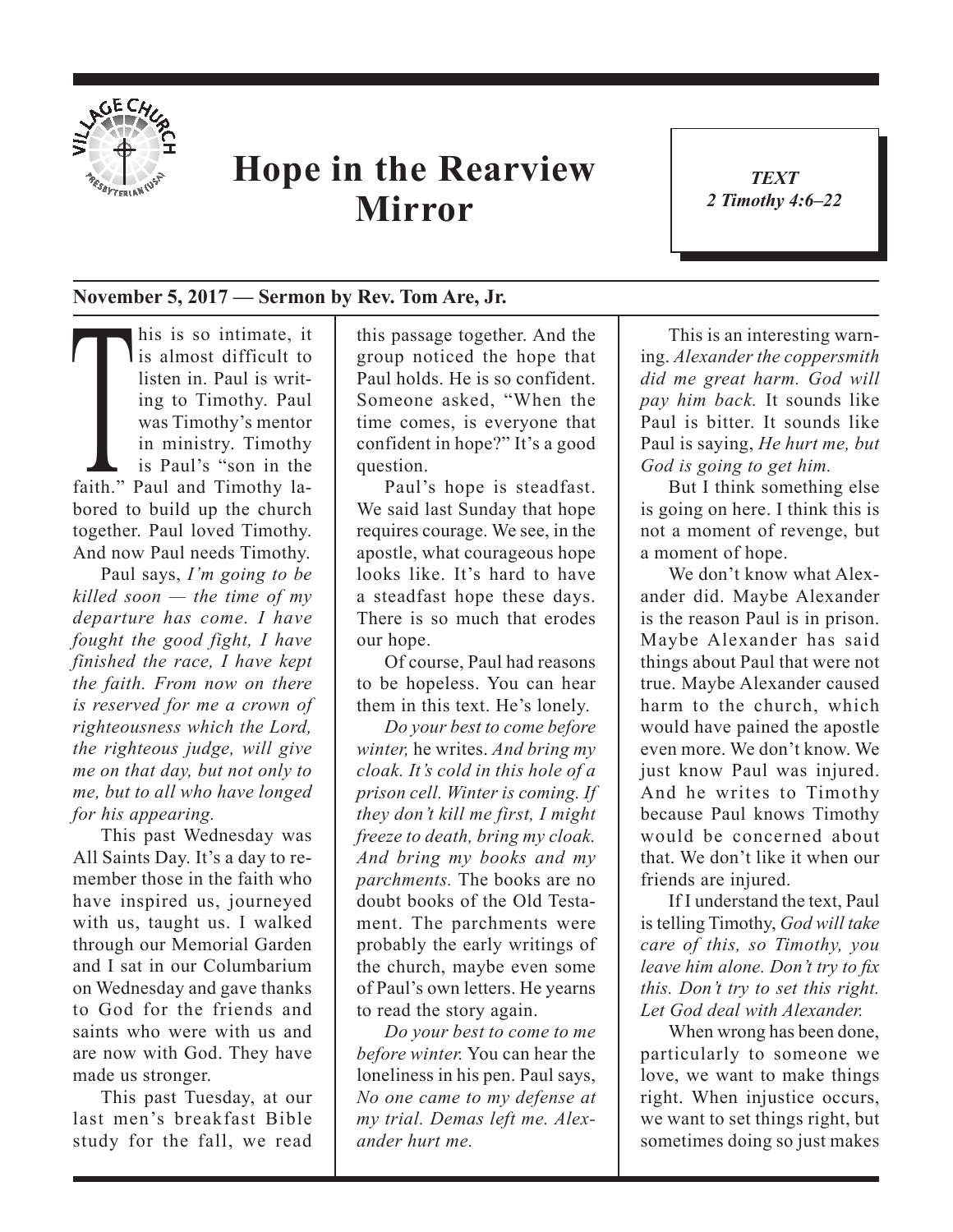things worse. There are some wrongs we can't make right. We have to leave them to God.

Carol and I had not been married long. We were still learning each other's families. I was the eldest of four, and Carol was the youngest of four. I noticed that, at times, they didn't fully respect her. They treated her like the baby, even though she was an adult. That bothered me.

So I decided I would fix that. I waded into 25 years of family system, I spoke the truth, I stood up for my bride. I told them how they needed to treat her differently. I don't need to tell you how this worked out.

I thought Carol would be so grateful to me for standing up for her. And her reaction was strong, but gratitude was way down the list. I was right; they did treat her like the baby on occasion. But that wasn't something I could fix.

When something is wrong, and we can fix it, faith calls us to do so; hope calls us to do so. But wisdom requires discerning what we can repair and what must be left to God.

Paul says, *Timothy, this is not yours to fix. Leave Alexander to God.* In this moment, we see Paul's steadfast hope. Paul trusts God to make right that which we cannot make right. There is so much injury in the world. But Paul does not despair. His hope is steadfast that God will make right all that we are powerless to make right.

That is our ultimate hope. When we trust that we are defined more by who we will be than by who we have been, we trust that God will make right that which we are powerless to make right.

So how does Paul maintain such hope? I think Paul's hope comes from looking in the rearview mirror. Paul's hope is tied to his memory. He is not naïve … there is much pain in his past. There is Alexander and Demas and a host of others who abandoned him when he needed them most. But Paul also makes a list of the people in his life who have been the church to him, who have loved him, who have inspired him. He makes a list of those who have shown him what it means to be a follower of Christ.

He writes, *Luke is with me. Luke is not ashamed of my imprisonment. Luke is courageous, and he gives me strength. And Timothy, bring Mark with you when you come.* It's a sweet moment. Paul and Mark had had a falling out. Once upon a time, Paul had thought Mark couldn't be trusted. But somewhere offstage to us, there was a reconciliation, and now Paul is wanting a visit from Mark.

*Greet Prisca and Aquila.* They had been missionaries with Paul. They had traveled supporting the work of the church. *Give them my best,* Paul says. *I am so grateful for them.*

And then there is a list of names we know almost nothing about: Eubulus, Linus, Pudens, Claudia. We don't know anything about them, except that

in this moment, when the time of his departure has come, he is remembering them.

Paul is creating a list. He is looking back over his life and thinking of all the people who have inspired him, loved him, walked the journey of faith with him. And because he remembers these people, his hope is strong. His hope for tomorrow is rooted in the love of his yesterday.

*The time of my departure has come, but I am not afraid, and there is a crown of righteousness for me. I know that in the end there is only God, and God will claim me, heal me, raise me up. I'm not fearing anyone. I am not despairing. From now on, there is reserved for me a crown of righteousness.* 

When Paul looks in the rearview mirror of his life, he pays attention to the signs of God's fingerprints that he sees in others, and he keeps the list. There is Luke and Mark and Linus and the household of Onesiphorus. Because he remembers them, he has hope that cannot be shaken.

So I ask you, who would be on your list? Let me invite you to do something this week. Make the list. Find yourself an index card and write down the names of those who have loved you, taught you what it means to follow Christ … and carry that list with you. I think such memory is the soil in which courageous hope grows.

And once you have filled out that card, I want you to fill out another card — your pledge card. You may not think about